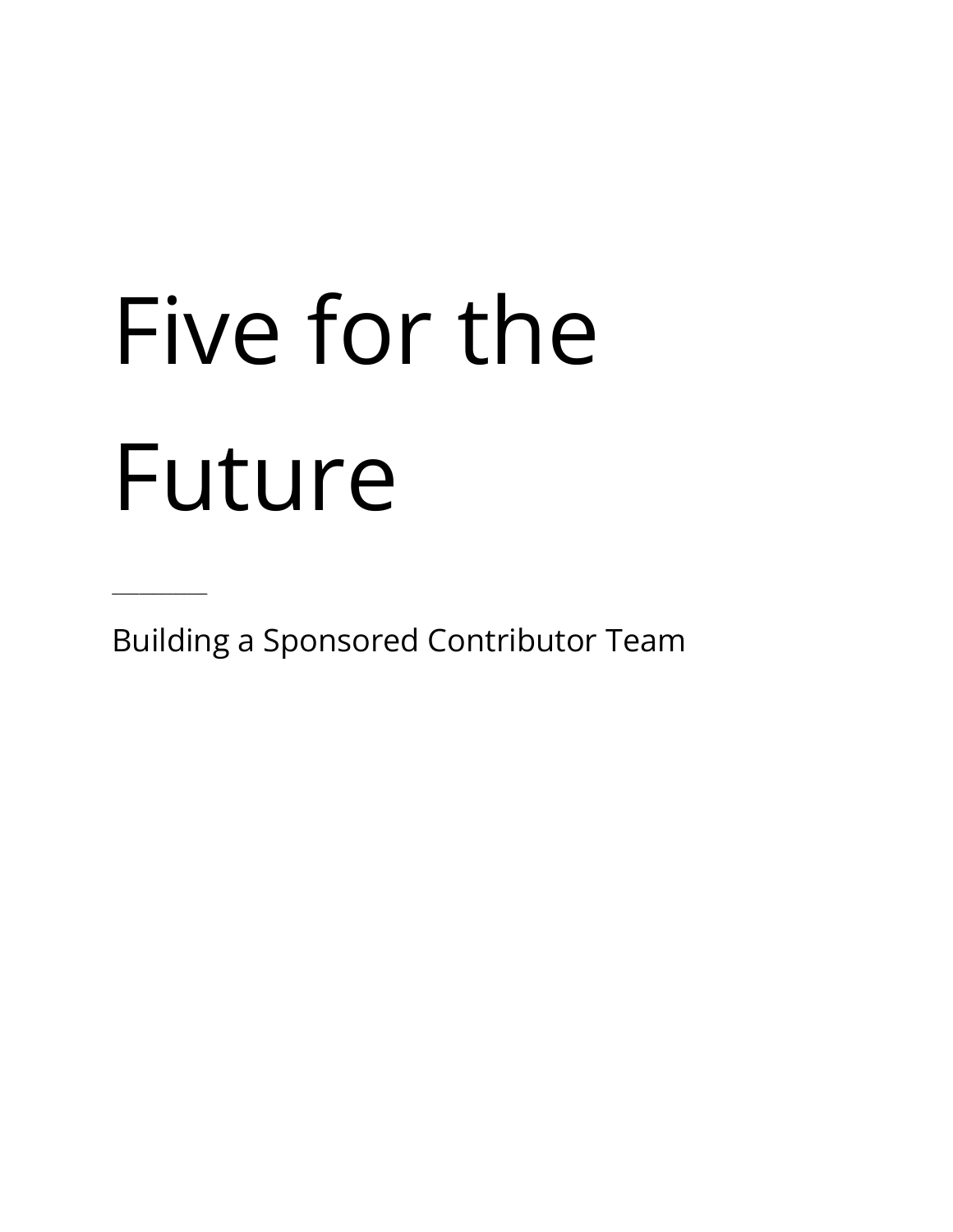# **Sponsored contribution**

Matt Mullenweg launched Five for [the Future](https://wordpress.org/five-for-the-future/) in 2014 as a call to action for organizations who have benefitted from WordPress (either the CMS or the community) to contribute five percent of their resources to the continued success of the WordPress project. Though encouraged, the five percent is aspirational, and such contributions range from core development to community stewardship.

This paper explores the building and maintenance of a sponsored contributor team.

### **What Constitutes a Sponsored Team?**

Any person employed by an entity to work exclusively on the WordPress open source project is considered a sponsored contributor. Organizations may have sixty sponsored contributors working on dedicated projects, such as Automattic, while others will have one contributor focused on core development.

When the number of contributors your organization sponsors grows large enough to be considered a team (generally around 3 or 4), it makes sense to think about how they can coordinate their efforts with the broader WordPress project plans and goals.

## **Benefits to your Organization**

Teams of sponsored contributors can be a hard sell for larger organizations. It's hard to follow the open source methodology of contributing without the expectation of reciprocity while also being held accountable by your parent organization.

While open source benefits don't match a corporate understanding of benefits, sponsored contributor teams regularly align initiative priorities with leaders and leading voices in the WordPress project, providing insight into the project's direction. These teams are at the forefront of emergent trends in the ecosystem.